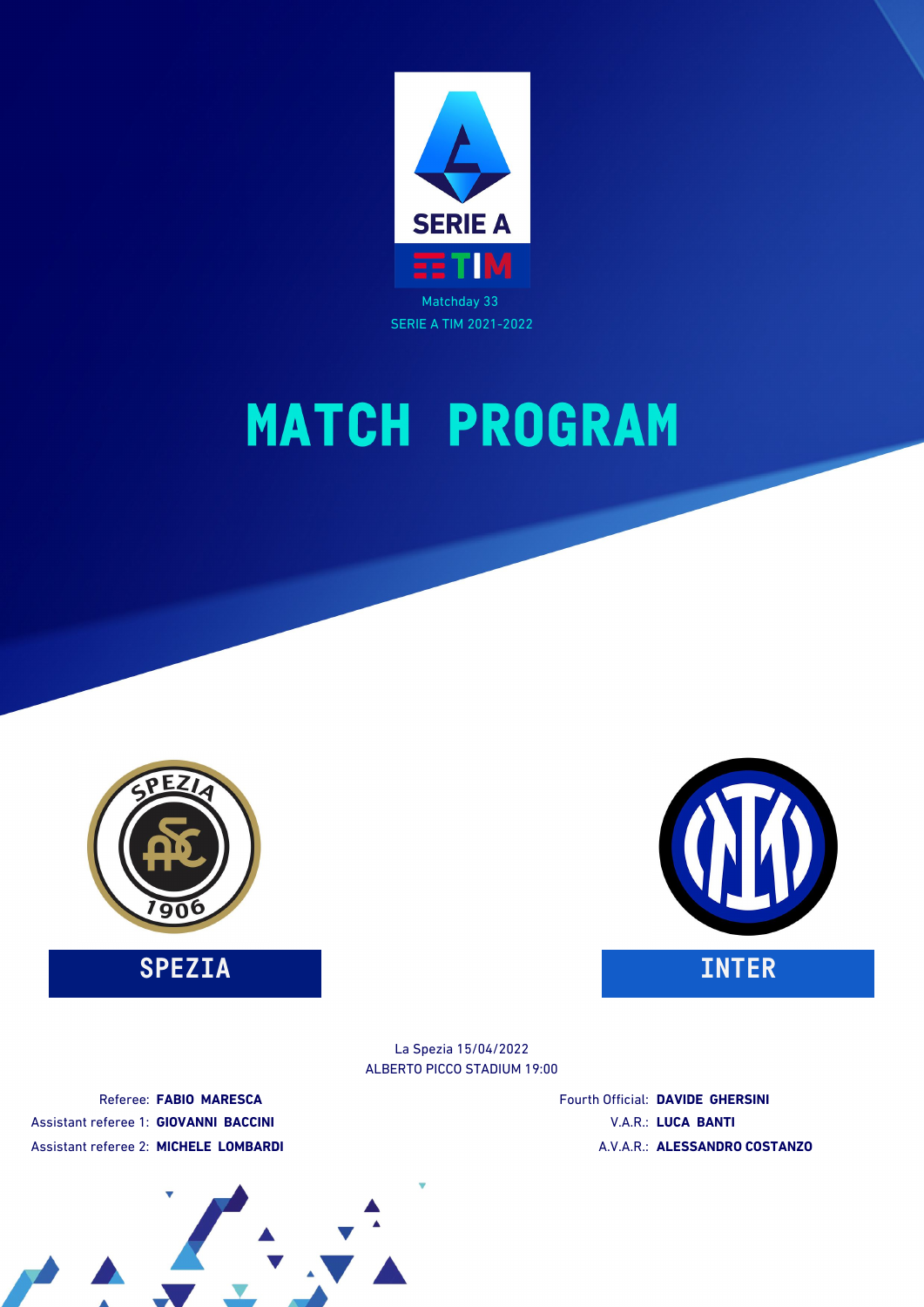

## **MATCH PROGRAM**

La Spezia 15/04/2022 ALBERTO PICCO STADIUM - 19:00



## **SERIE A TIM 2021-22**

| <b>OVERALL</b>   | <b>PTS</b> | P  | W  | D                    |    | GF | GA | <b>GD</b>  |
|------------------|------------|----|----|----------------------|----|----|----|------------|
| <b>SPEZIA</b>    | 33         | 32 | 9  | $\ddot{\phantom{a}}$ | 17 | 32 | 54 | $-22$      |
| <b>INTER</b>     | 66         | 31 | 19 | 9                    | 3  | 65 | 24 | $+41$      |
| <b>HOME/AWAY</b> | <b>PTS</b> | Þ  | W  | D                    |    | GF | GA | <b>AVG</b> |
| <b>SPEZIA</b>    | 18         | 15 | 5  | 3                    | 7  | 16 | 17 | 1.1        |
| <b>INTER</b>     | 30         | 15 | 8  | $\bullet$            |    | 27 | 11 | 1.8        |

### **HEAD TO HEAD - LAST 5 MATCHES**

| 2021-22 MD 15 | <b>INTER</b>                                  | <b>SPEZIA</b>              |         |
|---------------|-----------------------------------------------|----------------------------|---------|
| 01/12/2021    | 36'(1°T) R. GAGLIARDINI, 13'(2°T) L. MARTINEZ |                            | $2 - 0$ |
| 2020-21 MD 32 | <b>SPEZIA</b>                                 | <b>INTER</b>               |         |
| 21/04/2021    | $12'(1°T)$ D. FARIAS                          | 39'(1°T) I. PERISIC        | 1-1     |
| 2020-21 MD 13 | <b>INTER</b>                                  | <b>SPEZIA</b>              |         |
| 20/12/2020    | 6'(2°T) A. HAKIMI, 26'(2°T) R. LUKAKU         | <b>49'(2°T) R. PICCOLI</b> | $2 - 1$ |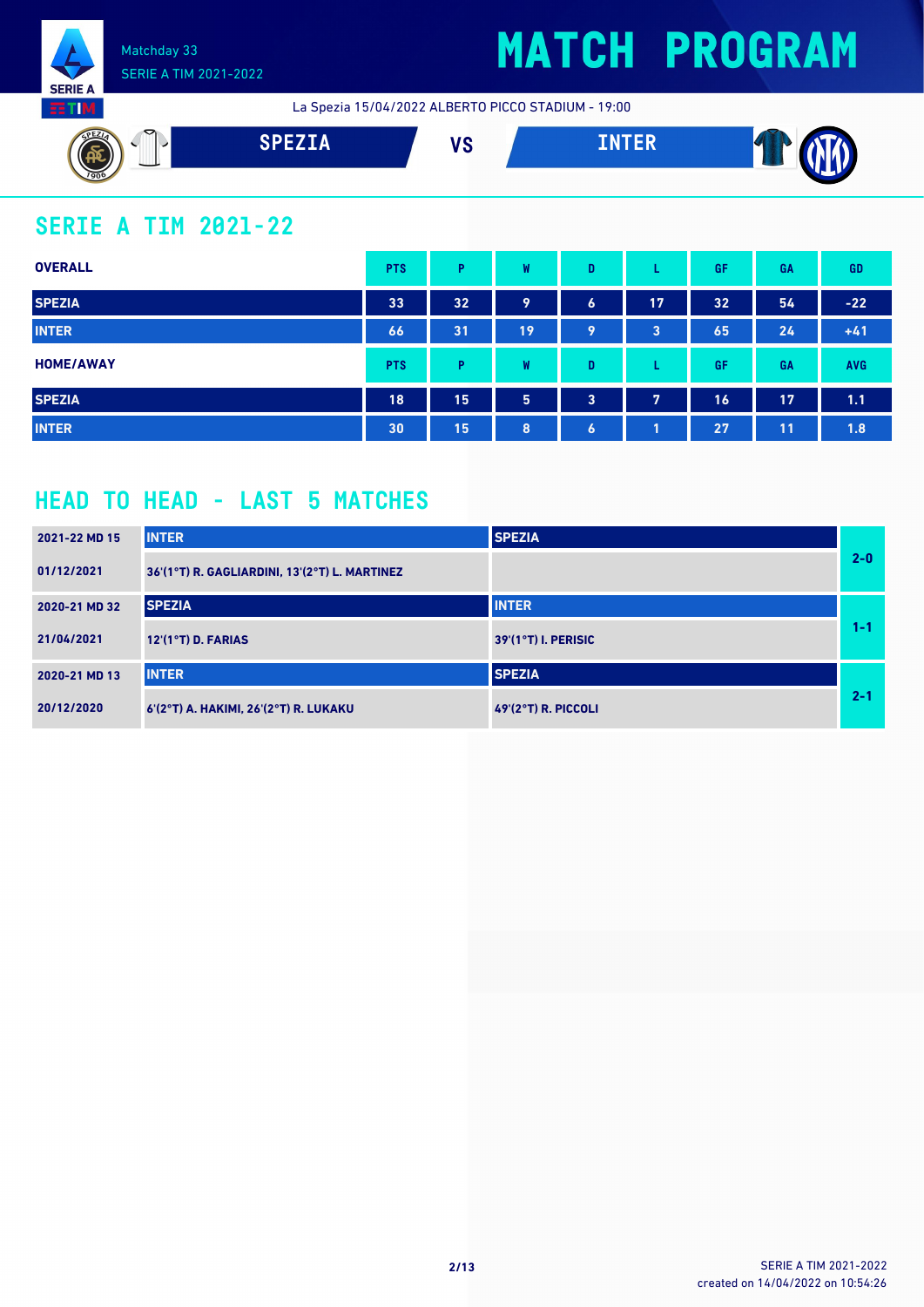

## **MATCH PROGRAM**

La Spezia 15/04/2022 ALBERTO PICCO STADIUM - 19:00



### **SQUADS**

| <b>SPEZIA</b> |                              | CAPS A              | <b>GOALS A</b> | GOALS 2021-22    | CAPS 2021-22   | MINS. 2021-22 |
|---------------|------------------------------|---------------------|----------------|------------------|----------------|---------------|
|               | <b>GOALKEEPERS</b>           |                     |                |                  |                |               |
|               | 1 JEROEN ZOET                | 14                  | 31             | 19               | 7              | 674           |
|               | 40 PETAR ZOVKO               | $\mathbf{0}$        | $\pmb{0}$      | $\mathbf{0}$     | 0              | $\pmb{0}$     |
|               | 94 IVAN PROVEDEL             | 70                  | 126            | 35               | 25             | 2414          |
|               | <b>DEFENDERS</b>             |                     |                |                  |                |               |
|               | <b>14 JAKUB KIWIOR</b>       | 16                  | $\bf{0}$       | $\mathbf 0$      | 16             | 1532          |
| 15.           | PETKO HRISTOV                | 14                  | $\mathbf{0}$   | $\mathbf{0}$     | 14             | 1104          |
| 20            | <b>SIMONE BASTONI</b>        | 50                  | 4              | 3                | 28             | 2300          |
|               | 21 SALVA FERRER              | 41                  | $\mathbf{0}$   | $\mathbf{0}$     | 23             | 1340          |
|               | 27 KELVIN AMIAN              | 26                  | $\mathbf{0}$   | $\mathbf 0$      | 26             | 2247          |
| 28            | <b>MARTIN ERLIC</b>          | 52                  | 5              | $\overline{2}$   | 25             | 2334          |
|               | <b>43 DIMITRIOS NIKOLAOU</b> | 34                  | $\mathbf{0}$   | $\mathbf 0$      | 30             | 2899          |
|               | 77 NICOLO' BERTOLA           | $\mathbf{0}$        | $\pmb{0}$      | $\mathbf{0}$     | 0              | $\mathbf{0}$  |
|               | 97 FILIPPO SCIEUZO           | $\mathbf{0}$        | 0              | $\mathbf 0$      | 0              | 0             |
|               | <b>MIDFIELDERS</b>           |                     |                |                  |                |               |
|               | <b>6 MEHDI BOURABIA</b>      | 72                  | 4              | $\mathbf{1}$     | 8              | 308           |
|               | 7 JACOPO SALA                | 148                 | 4              | $\mathbf{1}$     | 18             | 932           |
|               | 8 VIKTOR KOVALENKO           | 21                  | $\mathbf{1}$   | $\mathbf{1}$     | 20             | 1204          |
|               | <b>13 ARKADIUSZ RECA</b>     | 79                  | $\overline{2}$ | $\mathbf{0}$     | 21             | 1675          |
|               | 17 SUF PODGOREANU            | 5                   | $\mathbf{0}$   | $\pmb{0}$        | 5              | 134           |
|               | 25 GIULIO MAGGIORE           | 63                  | $\mathbf{3}$   | $\mathbf{0}$     | 30             | 2575          |
|               | 31 AIMAR SHER                | $\mathbf{1}$        | $\bf{0}$       | $\mathbf 0$      | 1              | 45            |
|               | 39 AURELIEN NGUIAMBA         | $\overline{2}$      | $\pmb{0}$      | $\mathbf{0}$     | $\overline{2}$ | 41            |
| 80            | NICCOLO' PIETRA              | $\mathbf{0}$        | $\bf{0}$       | $\mathbf 0$      | 0              | $\mathbf 0$   |
|               | 86 AYOUB AFI                 | $\mathbf{0}$        | $\mathbf{0}$   | $\mathbf{0}$     | 0              | $\pmb{0}$     |
|               | 88 LEO SENA                  | 16                  | $\mathbf{0}$   | $\mathbf 0$      | 0              | 0             |
|               | <b>FORWARDS</b>              |                     |                |                  |                |               |
|               | 9 REY MANAJ                  | 40                  | 6              | 4                | 24             | 1403          |
| 10            | <b>DANIELE VERDE</b>         | 92                  | 14             | $\boldsymbol{6}$ | 28             | 1709          |
| 11            | <b>EMMANUEL GYASI</b>        | 68                  | 9              | 5                | 31             | 2758          |
|               | 18 M'BALA NZOLA              | 45                  | 13             | $\overline{2}$   | 20             | 1148          |
| 19            | <b>EBRIMA COLLEY</b>         | 39                  | $\mathbf{1}$   | $\mathbf 0$      | 11             | 436           |
|               | 22 JANIS ANTISTE             | 12                  | $\mathbf{1}$   | $\mathbf{1}$     | 12             | 666           |
|               | 29 EDDIE SALCEDO             | 49                  | 3              | $\mathbf{0}$     | 9              | 434           |
|               | 33 KEVIN AGUDELO             | 59                  | 4              | $\overline{2}$   | 17             | 890           |
|               | <b>44 DAVID STRELEC</b>      | 9                   | $\mathbf{1}$   | 1                | 9              | 505           |
|               | 76 DENNIS DELORIE'           | $\pmb{0}$           | $\pmb{0}$      | $\pmb{0}$        | 0              | $\mathbf{0}$  |
|               | 99 DIEGO ZUPPEL              | $\mathbf{0}$        | $\pmb{0}$      | 0                | 0              | $\mathbf 0$   |
| <b>STAFF</b>  |                              |                     |                |                  |                |               |
| <b>Coach</b>  |                              | <b>THIAGO MOTTA</b> |                |                  |                |               |

One yellow card from a suspension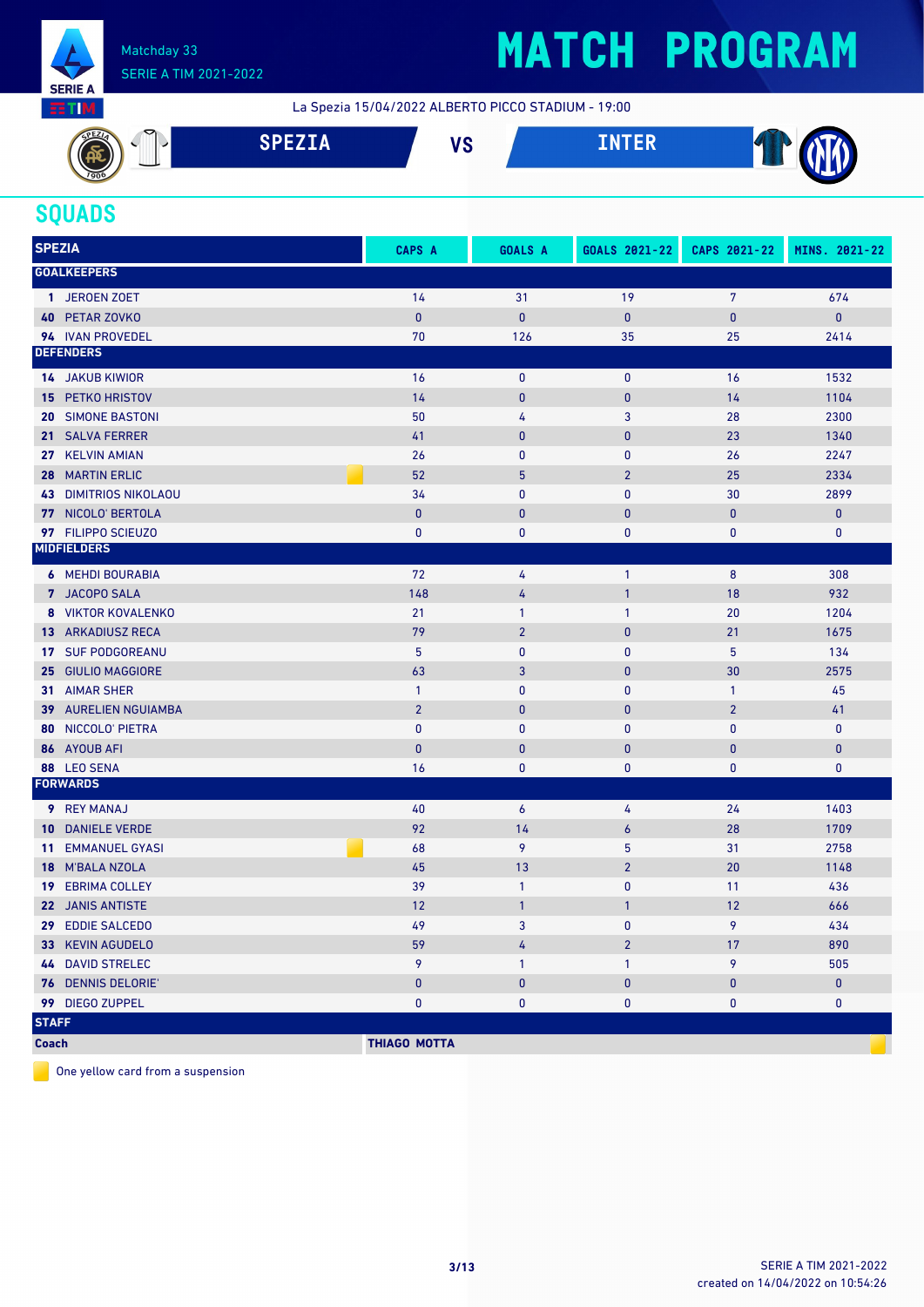

# **MATCH PROGRAM**

La Spezia 15/04/2022 ALBERTO PICCO STADIUM - 19:00

|              | <b>SPEZIA</b>                  |                       | <b>VS</b>       | <b>INTER</b>   |              |               |
|--------------|--------------------------------|-----------------------|-----------------|----------------|--------------|---------------|
| <b>INTER</b> |                                | CAPS A                | <b>GOALS A</b>  | GOALS 2021-22  | CAPS 2021-22 | MINS. 2021-22 |
|              | <b>GOALKEEPERS</b>             |                       |                 |                |              |               |
|              | 1 SAMIR HANDANOVIC             | 546                   | 594             | 24             | 31           | 2965          |
|              | 21 ALEX CORDAZ                 | 110                   | 211             | $\mathbf{0}$   | $\bf{0}$     | 0             |
|              | <b>40 WILLIAM ROVIDA</b>       | $\mathbf{0}$          | $\bf{0}$        | 0              | 0            | 0             |
|              | 97 IONUT RADU                  | 53                    | 82              | $\bf{0}$       | $\pmb{0}$    | 0             |
|              | <b>DEFENDERS</b>               |                       |                 |                |              |               |
|              | <b>6 STEFAN DE VRIJ</b>        | 212                   | 15              | $\mathbf 0$    | 23           | 1991          |
|              | 11 ALEKSANDAR KOLAROV          | 192                   | 23              | $\mathbf{0}$   | 3            | 44            |
|              | <b>13 ANDREA RANOCCHIA</b>     | 216                   | 13              | $\mathbf 0$    | 5            | 342           |
| 18           | <b>ROBIN GOSENS</b>            | 126                   | 25              | $\mathbf{1}$   | 11           | 619           |
| 32           | <b>FEDERICO DIMARCO</b>        | 104                   | 8               | $\overline{2}$ | 27           | 1220          |
| 33.          | DANILO D'AMBROSIO              | 248                   | 21              | $\mathbf{1}$   | 15           | 902           |
|              | <b>36 MATTEO DARMIAN</b>       | 197                   | $7\overline{ }$ | $\mathbf{1}$   | 20           | 1409          |
| 37           | <b>MILAN SKRINIAR</b>          | 203                   | 10              | 3              | 28           | 2685          |
|              | <b>42 CESARE CASADEI</b>       | $\mathbf{0}$          | $\mathbf{0}$    | $\mathbf{0}$   | $\mathbf{0}$ | 0             |
| 43           | <b>FABIO CORTINOVIS</b>        | $\mathbf{0}$          | $\mathbf{0}$    | $\mathbf{0}$   | $\bf{0}$     | $\mathbf{0}$  |
| 46           | <b>MATTIA ZANOTTI</b>          | $\mathbf{1}$          | $\bf{0}$        | 0              | $\mathbf{1}$ | 8             |
|              | 95 ALESSANDRO BASTONI          | 116                   | 4               | $\mathbf{1}$   | 27           | 2180          |
|              | <b>MIDFIELDERS</b>             |                       |                 |                |              |               |
|              | 2 DENZEL DUMFRIES              | 27                    | 4               | 4              | 27           | 1693          |
|              | <b>5 ROBERTO GAGLIARDINI</b>   | 147                   | 16              | 2 <sup>2</sup> | 14           | 549           |
|              | 8 MATIAS VECINO                | 215                   | 19              | $\mathbf{1}$   | 16           | 433           |
|              | <b>14 IVAN PERISIC</b>         | 201                   | 46              | 5 <sup>5</sup> | 28           | 2344          |
| 20           | <b>HAKAN CALHANOGLU</b>        | 163                   | 29              | 7              | 28           | 2066          |
|              | 22 ARTURO VIDAL                | 171                   | 37              | $\mathbf{1}$   | 24           | 726           |
| 23           | NICOLO' BARELLA                | 192                   | 14              | 3              | 29           | 2493          |
| 38           | <b>MATTIA SANGALLI</b>         | $\bf{0}$              | $\mathbf{0}$    | $\mathbf{0}$   | $\bf{0}$     | 0             |
| 47           | <b>FRANCO EZEQUIEL CARBONI</b> | $\mathbf{0}$          | $\pmb{0}$       | 0              | 0            | 0             |
|              | 77 MARCELO BROZOVIC            | 226                   | 20              | $\bf{0}$       | 28           | 2455          |
|              | <b>FORWARDS</b>                |                       |                 |                |              |               |
|              | 7 ALEXIS SANCHEZ               | 168                   | 34              | 3              | 21           | 838           |
|              | 9 EDIN DZEKO                   | 229                   | 98              | 13             | 30           | 2293          |
|              | <b>10 LAUTARO MARTINEZ</b>     | 128                   | 51              | 14             | 28           | 1845          |
|              | 19 JOAQUIN CORREA              | 142                   | 29              | 4              | 19           | 739           |
|              | <b>41 DENNIS CURATOLO</b>      | $\pmb{0}$             | $\pmb{0}$       | 0              | 0            | 0             |
|              | 88 FELIPE CAICEDO              | 116                   | 29              | $\mathbf{1}$   | 11           | 327           |
| <b>STAFF</b> |                                |                       |                 |                |              |               |
| <b>Coach</b> |                                | <b>SIMONE INZAGHI</b> |                 |                |              |               |

One yellow card from a suspension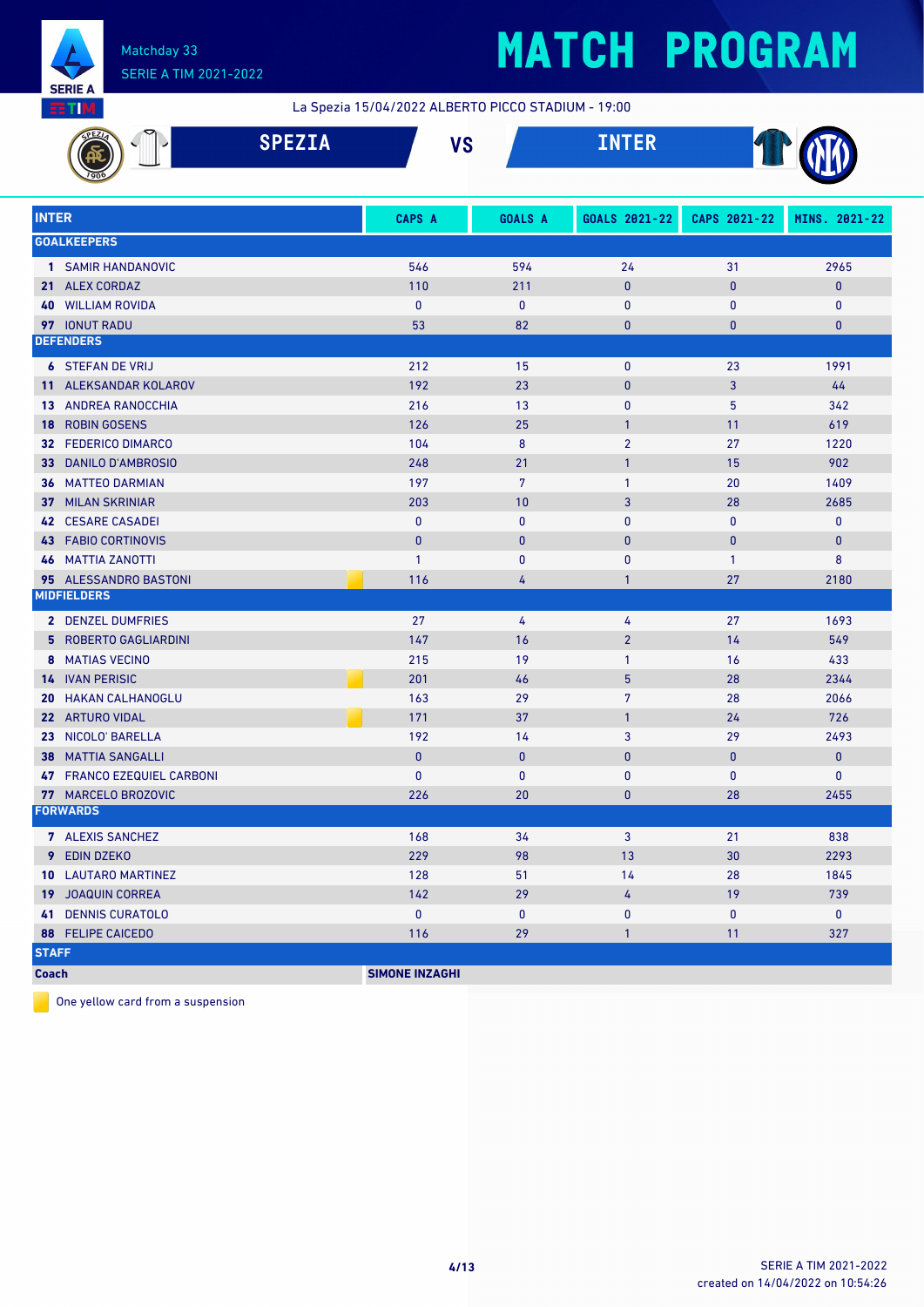

## **MATCH PROGRAM**

La Spezia 15/04/2022 ALBERTO PICCO STADIUM - 19:00



## **LAST 5 MATCHES**

| <b>SPEZIA</b>      |                                                                                     |                   |         |
|--------------------|-------------------------------------------------------------------------------------|-------------------|---------|
| <b>MATCHDAY 32</b> | <b>EMPOLI</b>                                                                       | <b>SPEZIA</b>     | $0-0$   |
| 09/04/2022         |                                                                                     |                   |         |
| <b>MATCHDAY 31</b> | <b>SPEZIA</b>                                                                       | <b>VENEZIA</b>    | $1-0$   |
| 02/04/2022         | 49'(2°T) E. GYASI                                                                   |                   |         |
| <b>MATCHDAY 30</b> | <b>SASSUOLO</b>                                                                     | <b>SPEZIA</b>     |         |
| 18/03/2022         | 17'(1°T) D. BERARDI, 3'(2°T) D. BERARDI, 33'(2°T) K. AYHAN,<br>36'(2°T) G. SCAMACCA | 36'(1°T) D. VERDE | $4 - 1$ |
| <b>MATCHDAY 29</b> | <b>SPEZIA</b>                                                                       | <b>CAGLIARI</b>   | $2 - 0$ |
| 12/03/2022         | 10'(2°T) M. ERLIC, 29'(2°T) R. MANAJ                                                |                   |         |
| <b>MATCHDAY 28</b> | <b>JUVENTUS</b>                                                                     | <b>SPEZIA</b>     | $1-0$   |
| 06/03/2022         | 21'(1°T) A. MORATA                                                                  |                   |         |

#### **INTER**

| <b>MATCHDAY 32</b> | <b>INTER</b>                                                                                              | <b>HELLAS VERONA</b>   | $2 - 0$ |
|--------------------|-----------------------------------------------------------------------------------------------------------|------------------------|---------|
| 09/04/2022         | 22'(1°T) N. BARELLA, 30'(1°T) E. DZEKO                                                                    |                        |         |
| <b>MATCHDAY 31</b> | <b>JUVENTUS</b>                                                                                           | <b>INTER</b>           | $0 - 1$ |
| 03/04/2022         |                                                                                                           | 50'(1°T) H. CALHANOGLU |         |
| <b>MATCHDAY 30</b> | <b>INTER</b>                                                                                              | <b>FIORENTINA</b>      | $1 - 1$ |
| 19/03/2022         | 10'(2°T) D. DUMFRIES                                                                                      | 5'(2°T) L. TORREIRA    |         |
| <b>MATCHDAY 29</b> | <b>TORINO</b>                                                                                             | <b>INTER</b>           | $1 - 1$ |
| 13/03/2022         | $12'(1°T)$ BREMER                                                                                         | 48'(2°T) A. SANCHEZ    |         |
| <b>MATCHDAY 28</b> | <b>INTER</b>                                                                                              | <b>SALERNITANA</b>     |         |
| 04/03/2022         | 22'(1°T) L. MARTINEZ, 40'(1°T) L. MARTINEZ, 11'(2°T) L.<br>MARTINEZ, 19'(2°T) E. DZEKO, 24'(2°T) E. DZEKO |                        | $5 - 0$ |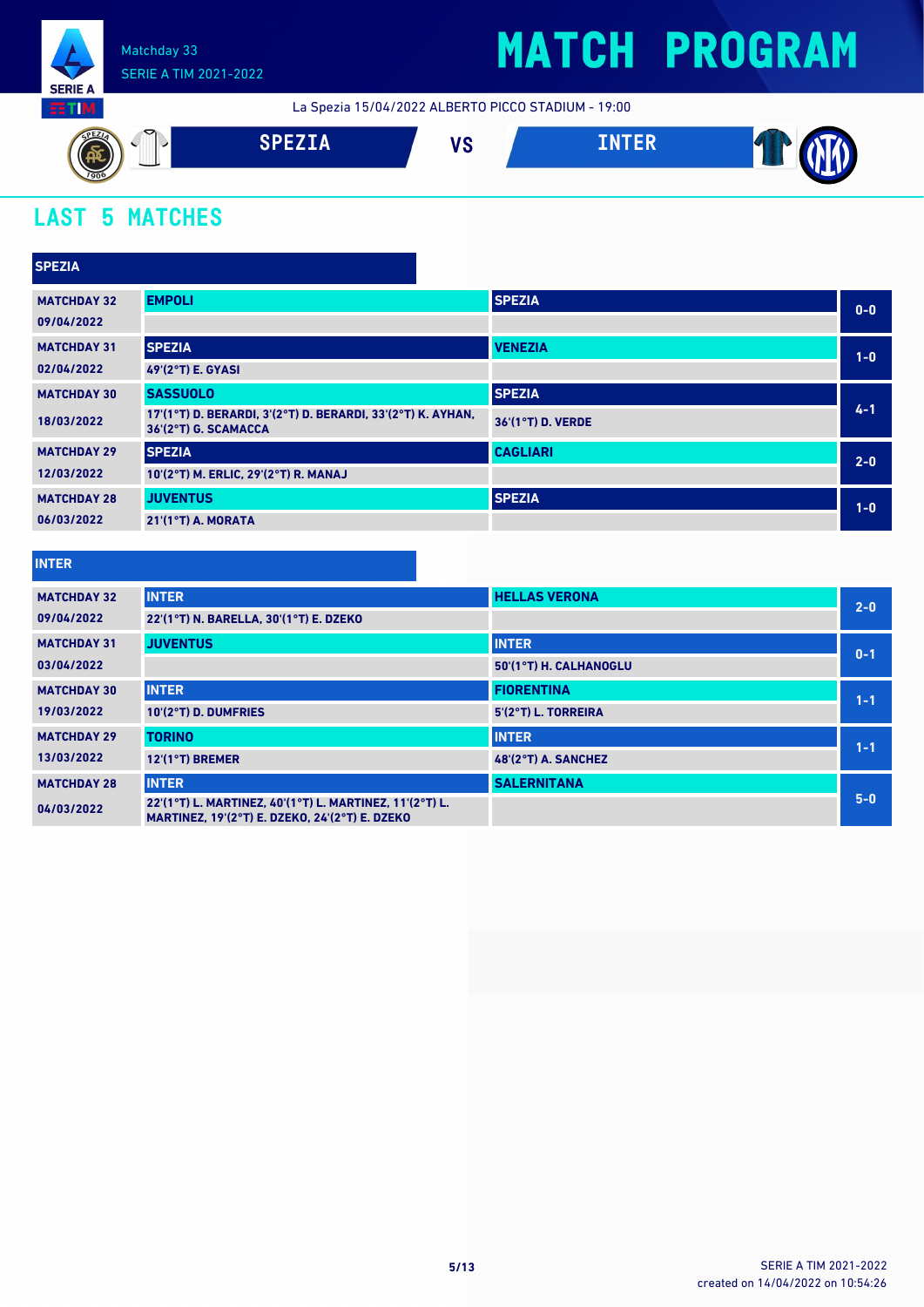

# **MATCH PROGRAM**

La Spezia 15/04/2022 ALBERTO PICCO STADIUM - 19:00

| ञ<br><b>SPEZIA</b>                       | <b>VS</b> | <b>INTER</b>  |              |
|------------------------------------------|-----------|---------------|--------------|
| <b>TEAMS COMPARISON (Average values)</b> |           | <b>SPEZIA</b> | <b>INTER</b> |
| <b>Goals For</b>                         |           |               | 2.1          |
| <b>Goals Conceded</b>                    |           | 1.69          | 0.77         |

| Attempts                              | 10.25  | 16.9   |
|---------------------------------------|--------|--------|
| Attempts on target                    | 3.63   | 6.39   |
| <b>Assists</b>                        | 0.56   | 1.42   |
| <b>Attacking Plays</b>                | 26.72  | 34.23  |
| <b>Passes Completed</b>               | 293.34 | 451.61 |
| Passes Completed (%)                  | 77%    | 86%    |
| <b>Fouls Committed</b>                | 13.78  | 12.71  |
| <b>Dribbling</b>                      | 7.94   | 6.45   |
| <b>Team Defense Position</b>          | 47.59m | 52.52m |
| <b>Key Passes</b>                     | 6.91   | 11.13  |
| <b>Offsides</b>                       | 2.03   | 1.61   |
| <b>Corners</b>                        | 4.06   | 6.35   |
| <b>Cross Completed</b>                | 4.44   | 8.13   |
| <b>Defensive Half Ball Possession</b> | 00'26  | 00'31  |
| <b>Attacking Half Ball Possession</b> | 00'16  | 00'25  |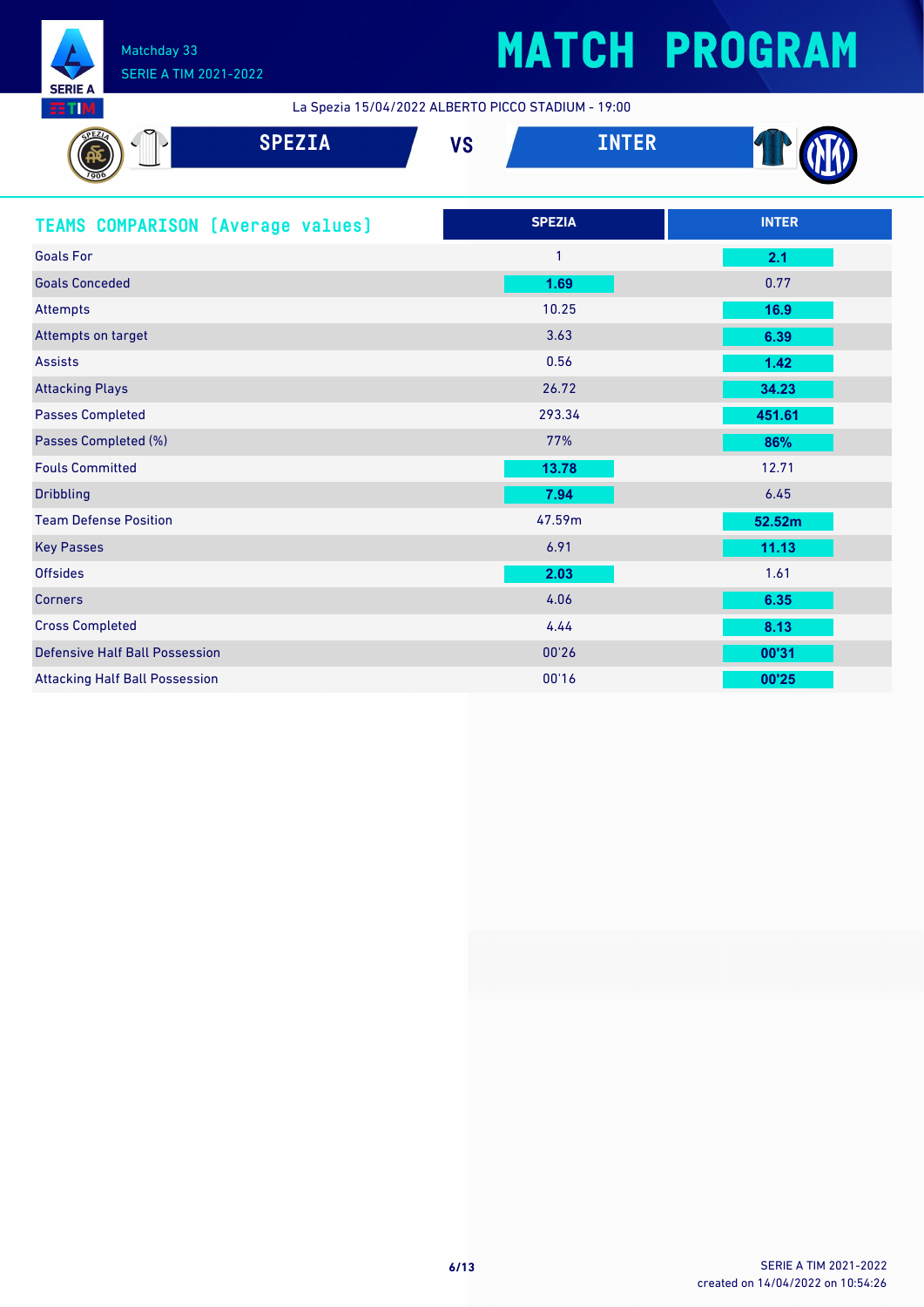

# **MATCH PROGRAM**

La Spezia 15/04/2022 ALBERTO PICCO STADIUM - 19:00

TO **SPEZIA VS INTER**

### **ATHLETICS PERFORMANCE**

| <b>SPEZIA</b>       | Caps (Min.) | Average (Km) | <b>AVG Sprint</b><br>(Km) | <b>INTER</b>            | Caps (Min.) | Average (Km) | <b>AVG Sprint</b><br>(Km) |
|---------------------|-------------|--------------|---------------------------|-------------------------|-------------|--------------|---------------------------|
| <b>14 J. KIWIOR</b> | 16 (1532')  | 11.417       | 0.852                     | 77 M. BROZOVIC          | 28 (2455')  | 11.643       | 0.943                     |
| 20 S. BASTONI       | 28 (2300')  | 10.209       | 0.865                     | 23 N. BARELLA           | 29 (2493')  | 11.062       | 1.154                     |
| 43 D. NIKOLAOU      | 30 (2899')  | 10.195       | 0.623                     | 37 M. SKRINIAR          | 28 (2685')  | 10.734       | 0.577                     |
| 25 G. MAGGIORE      | 30 (2575')  | 10.072       | 0.786                     | 33 D. D'AMBROSIO        | 15 (902')   | 10           | 0.741                     |
| <b>11 E. GYASI</b>  | 31 (2758')  | 10.034       | 0.814                     | 14 I. PERISIC           | 28 (2344')  | 9.806        | 1.206                     |
| <b>28 M. ERLIC</b>  | 25 (2334')  | 10.01        | 0.6                       | 20 H. CALHANOGLU        | 28 (2066')  | 9.672        | 0.882                     |
| 27 K. AMIAN         | 26(2247)    | 9.694        | 0.896                     | 6 S. DE VRIJ            | 23 (1991')  | 9.54         | 0.516                     |
| <b>13 A. RECA</b>   | 21 (1675')  | 9.597        | 0.852                     | 9 E. DZEKO              | 30 (2293')  | 9.497        | 0.872                     |
| 21 S. FERRER        | 23 (1340')  | 9.415        | 1.001                     | 2 D. DUMFRIES           | 27 (1693')  | 9.317        | 1.279                     |
| 15 P. HRISTOV       | 14 (1104')  | 9.333        | 0.664                     | 95 A. BASTONI           | 27 (2180')  | 9.123        | 0.596                     |
| 22 J. ANTISTE       | 12(666')    | 8.811        | 1.056                     | 36 M. DARMIAN           | 20 (1409')  | 9.059        | 0.963                     |
| <b>18 M. NZOLA</b>  | 20 (1148')  | 8.702        | 0.815                     | 13 A. RANOCCHIA         | 5(342)      | 8.687        | 0.428                     |
| 8 V. KOVALENKO      | 20 (1204')  | 8.676        | 0.78                      | 10 L. MARTINEZ          | 28 (1845')  | 8.347        | 0.778                     |
| <b>10 D. VERDE</b>  | 28 (1709')  | 8.131        | 0.754                     | <b>5 R. GAGLIARDINI</b> | 14(549)     | 8.237        | 0.896                     |
| 9 R. MANAJ          | 24 (1403')  | 8.014        | 0.648                     | 32 F. DIMARCO           | 27 (1220')  | 8.018        | 0.91                      |
| 33 K. AGUDELO       | 17 (890')   | 7.835        | 0.682                     | <b>7</b> A. SANCHEZ     | 21 (838')   | 6.367        | 0.598                     |
| 7 J. SALA           | 18 (932')   | 7.645        | 0.711                     | 8 M. VECINO             | 16(433)     | 6.087        | 0.674                     |
| 44 D. STRELEC       | 9(505)      | 7.418        | 0.711                     | 19 J. CORREA            | 19 (739')   | 5.596        | 0.632                     |
| 29 E. SALCEDO       | 9(434)      | 7.168        | 0.618                     | 22 A. VIDAL             | 24 (726')   | 5.064        | 0.512                     |
| 6 M. BOURABIA       | 8 (308')    | 6.894        | 0.627                     | <b>18 R. GOSENS</b>     | 5(134)      | 4.719        | 0.608                     |
| 19 E. COLLEY        | 11(436)     | 5.889        | 0.511                     | 11 A. KOLAROV           | 3(44)       | 1.773        | 0.129                     |
| <b>31 A. SHER</b>   | 1(45)       | 5.048        | 0.233                     | 46 M. ZANOTTI           | 1(8')       | 1.032        | 0.059                     |
| 17 S. PODGOREANU    | 5(134)      | 4.446        | 0.439                     | 88 F. CAICEDO           | 2(14)       | 0.996        | 0.072                     |
| 39 A. NGUIAMBA      | 2(41)       | 2.629        | 0.193                     |                         |             |              |                           |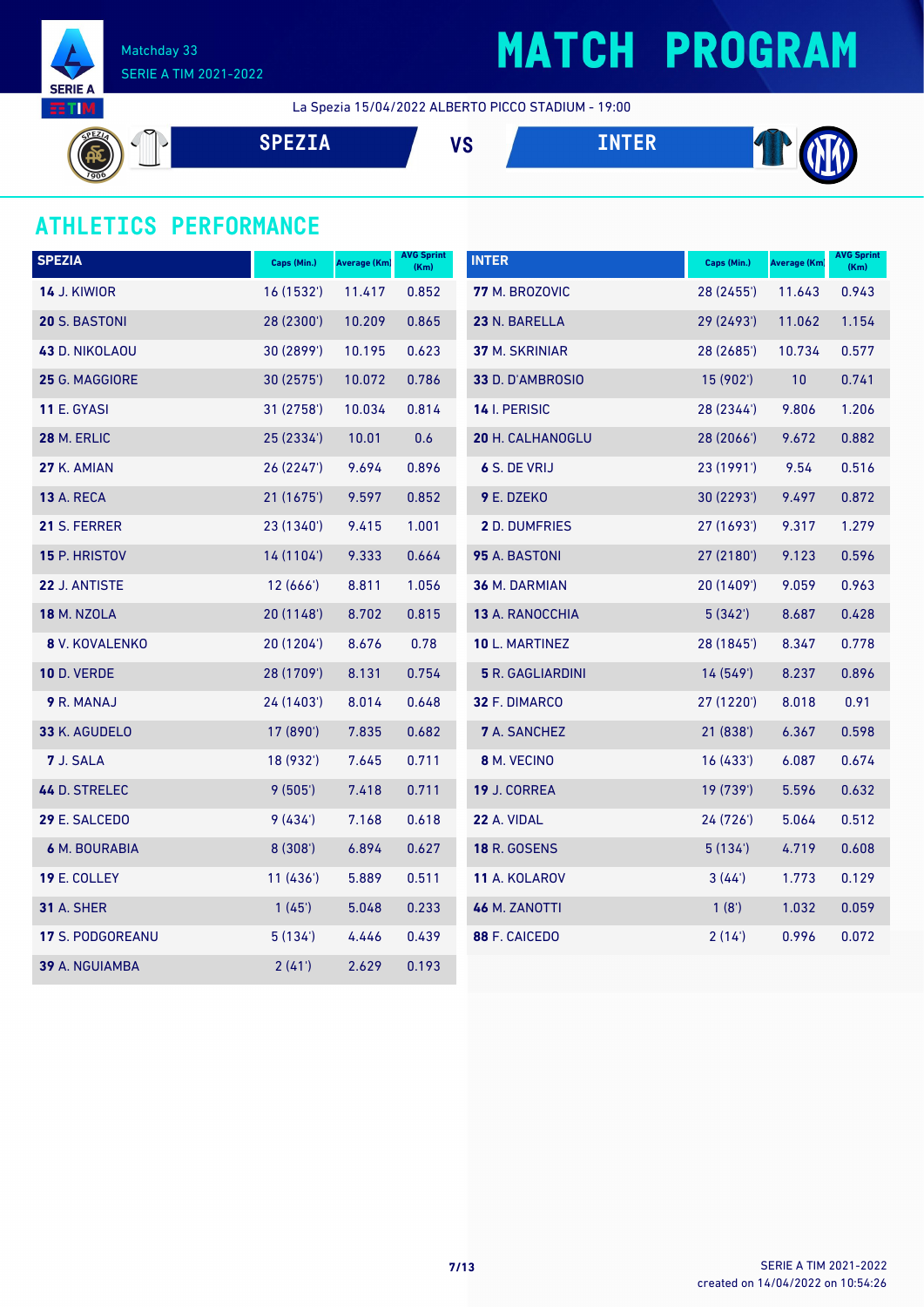## **MATCH PROGRAM**

Matchday 33 SERIE A TIM 2021-2022

La Spezia 15/04/2022 ALBERTO PICCO STADIUM - 19:00



### **MATCHDAY 33**

**SERIE A RTM** 

| <b>SPEZIA</b>     |           | vs INTER              | 15/04/2022 19:00 |
|-------------------|-----------|-----------------------|------------------|
| <b>MILAN</b>      |           | vs GENOA              | 15/04/2022 21:00 |
| CAGLIARI          |           | vs SASSUOLO           | 16/04/2022 12:30 |
| <b>SAMPDORIA</b>  |           | <b>vs</b> SALERNITANA | 16/04/2022 14:30 |
| <b>UDINESE</b>    |           | vs EMPOLI             | 16/04/2022 14:30 |
| <b>FIORENTINA</b> | <b>VS</b> | <b>VENEZIA</b>        | 16/04/2022 16:30 |
| <b>JUVENTUS</b>   |           | ys BOLOGNA            | 16/04/2022 18:30 |
| LAZIO             | <b>VS</b> | <b>TORINO</b>         | 16/04/2022 20:45 |
| <b>NAPOLI</b>     |           | vs ROMA               | 18/04/2022 19:00 |
| <b>ATALANTA</b>   | <b>VS</b> | <b>HELLAS VERONA</b>  | 18/04/2022 21:00 |

### **SERIE A TIM TABLE**

|                      | <b>PTS</b> | P  | W               | D                | L                | <b>GF</b> | GA | <b>GOAL DIFF.</b> |
|----------------------|------------|----|-----------------|------------------|------------------|-----------|----|-------------------|
| <b>MILAN</b>         | 68         | 32 | 20              | $\bf 8$          | 4                | 56        | 29 | $+27$             |
| <b>INTER</b>         | 66         | 31 | 19              | 9                | 3                | 65        | 24 | $+41$             |
| <b>NAPOLI</b>        | 66         | 32 | 20              | 6                | 6                | 58        | 26 | $+32$             |
| <b>JUVENTUS</b>      | 62         | 32 | 18              | 8                | $\boldsymbol{6}$ | 49        | 28 | $+21$             |
| <b>ROMA</b>          | 57         | 32 | 17              | 6                | 9                | 53        | 36 | $+17$             |
| <b>LAZIO</b>         | 55         | 32 | 16              | $\overline{7}$   | 9                | 64        | 47 | $+17$             |
| <b>FIORENTINA</b>    | 53         | 31 | 16              | $\overline{5}$   | 10               | 52        | 40 | $+12$             |
| <b>ATALANTA</b>      | 51         | 31 | 14              | 9                | $\bf 8$          | 53        | 36 | $+17$             |
| <b>SASSUOLO</b>      | 46         | 32 | 12              | 10               | 10               | 58        | 52 | $+6$              |
| <b>HELLAS VERONA</b> | 45         | 32 | 12              | 9                | 11               | 56        | 49 | $+7$              |
| <b>TORINO</b>        | 39         | 31 | 10              | 9                | 12               | 35        | 30 | $+5$              |
| <b>BOLOGNA</b>       | 37         | 31 | 10              | $7\phantom{.}$   | 14               | 34        | 44 | $-10$             |
| <b>UDINESE</b>       | 36         | 30 | $\bf 8$         | 12               | 10               | 43        | 48 | $-5$              |
| <b>EMPOLI</b>        | 34         | 32 | $\bf 8$         | 10               | 14               | 41        | 56 | $-15$             |
| <b>SPEZIA</b>        | 33         | 32 | 9               | $\boldsymbol{6}$ | 17               | 32        | 54 | $-22$             |
| <b>SAMPDORIA</b>     | 29         | 32 | $\bf 8$         | $\overline{5}$   | 19               | 39        | 54 | $-15$             |
| <b>CAGLIARI</b>      | 25         | 32 | $\overline{5}$  | 10               | 17               | 30        | 61 | $-31$             |
| <b>VENEZIA</b>       | 22         | 31 | $5\phantom{.0}$ | $7\overline{ }$  | 19               | 26        | 57 | $-31$             |
| <b>GENOA</b>         | 22         | 32 | $\overline{2}$  | 16               | 14               | 24        | 52 | $-28$             |
| <b>SALERNITANA</b>   | 16         | 30 | 3               | $\overline{7}$   | 20               | 23        | 68 | $-45$             |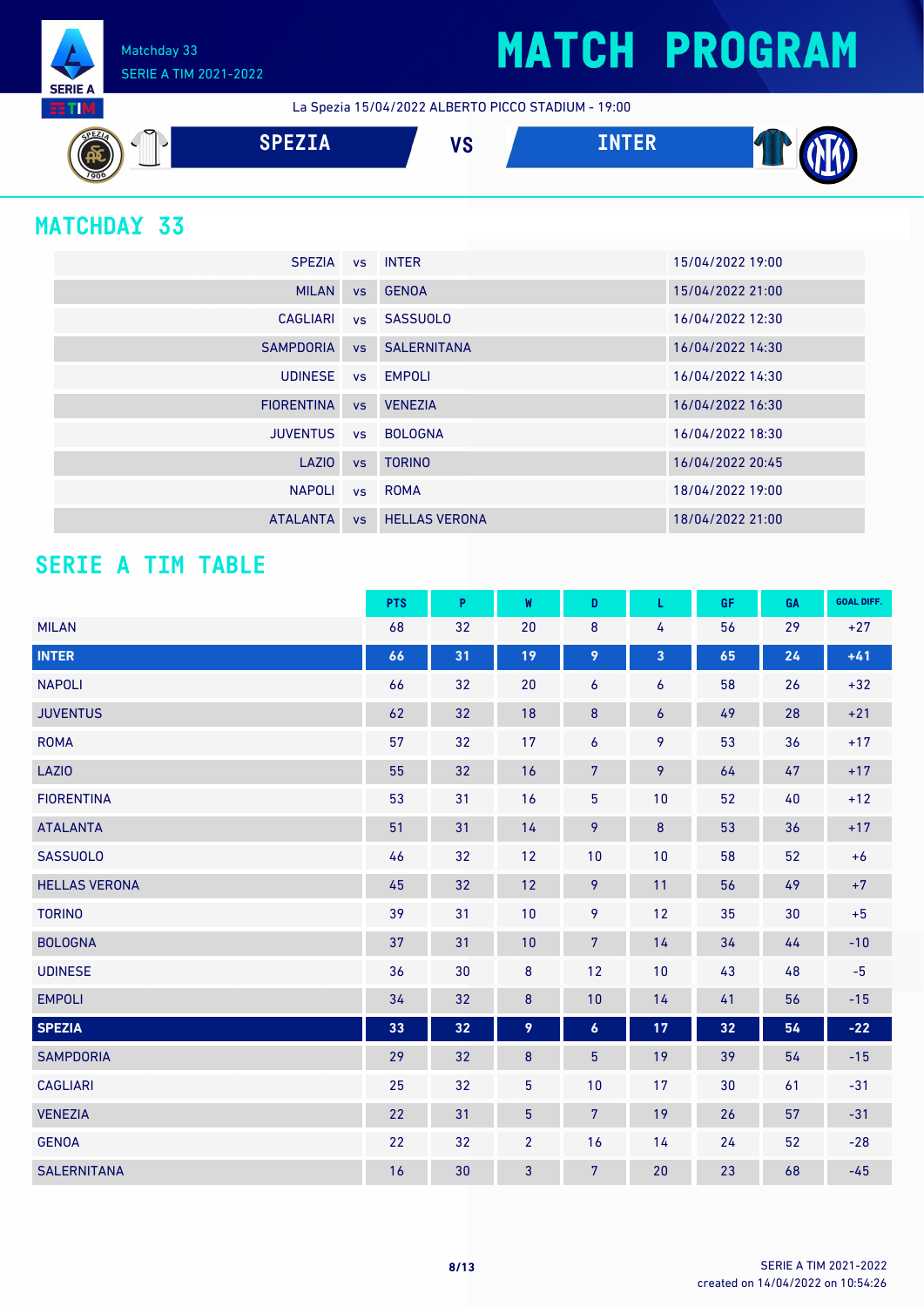

## **MATCH PROGRAM**

La Spezia 15/04/2022 ALBERTO PICCO STADIUM - 19:00







### **PLAYERS RANKING**

|               | <b>TOP SCORERS</b> | <b>Goals(Penalties)</b> |       |
|---------------|--------------------|-------------------------|-------|
| 1             | C. IMMOBILE        | LAZ                     | 24(6) |
| $\mathcal{P}$ | D. VLAHOVIC        | <b>JUV</b>              | 22(5) |
| 3             | <b>G. SIMEONE</b>  | <b>VER</b>              | 16(0) |
| 4             | T. ABRAHAM         | <b>ROM</b>              | 15(2) |
| 5.            | <b>D. BERARDI</b>  | <b>SAS</b>              | 14(6) |
| 5             | <b>L. MARTINEZ</b> | <b>INT</b>              | 14(3) |
| 7             | E. DZEKO           | <b>INT</b>              | 13(0) |
| 7             | <b>G. SCAMACCA</b> | <b>SAS</b>              | 13(1) |
| 9             | V. OSIMHEN         | <b>NAP</b>              | 12(0) |
| 9             | <b>JOAO PEDRO</b>  | CAG                     | 12(3) |

### **TEAMS RANKING**

| <b>TEAMS RANKING</b> |                       | <b>Goals - Goals per game</b> |                |
|----------------------|-----------------------|-------------------------------|----------------|
| 1                    | <b>INTER</b>          | 65                            | 2.1            |
| $\overline{2}$       | LAZI <sub>0</sub>     | 64                            | $\overline{2}$ |
| 3                    | <b>NAPOLI</b>         | 58                            | 1.81           |
| 3                    | <b>SASSUOLO</b>       | 58                            | 1.81           |
| 5                    | <b>HELLAS VERONA</b>  | 56                            | 1.75           |
| 5                    | <b>MILAN</b>          | 56                            | 1.75           |
| 7                    | <b>ATALANTA</b>       | 53                            | 1.71           |
| 7                    | <b>ROMA</b>           | 53                            | 1.66           |
| 9                    | <b>FIORENTINA</b>     | 52                            | 1.68           |
| 10                   | <b>JUVENTUS</b>       | 49                            | 1.53           |
| 11                   | <b>UDINESE</b>        | 43                            | 1.43           |
| 12                   | <b>EMPOLI</b>         | 41                            | 1.28           |
|                      | <b>13 SAMPDORIA</b>   | 39                            | 1.22           |
|                      | 14 TORINO             | 35                            | 1.13           |
| 15                   | <b>BOLOGNA</b>        | 34                            | 1.1            |
|                      | <b>16 SPEZIA</b>      | 32                            | 1              |
|                      | <b>17 CAGLIARI</b>    | 30                            | 0.94           |
|                      | 18 VENEZIA            | 26                            | 0.84           |
| 19                   | <b>GENOA</b>          | 24                            | 0.75           |
|                      | <b>20 SALERNITANA</b> | 23                            | 0.77           |

| <b>TEAMS RANKING</b><br><b>Att.-On Target-Off Target-Blocked</b> |                      |     |     |     |     |
|------------------------------------------------------------------|----------------------|-----|-----|-----|-----|
| $\mathbf{1}$                                                     | <b>INTER</b>         | 524 | 198 | 190 | 136 |
| $\overline{2}$                                                   | <b>MILAN</b>         | 504 | 155 | 206 | 143 |
| 3                                                                | <b>ROMA</b>          | 500 | 162 | 193 | 145 |
| 4                                                                | <b>NAPOLI</b>        | 498 | 168 | 191 | 139 |
| 5                                                                | <b>SASSUOLO</b>      | 487 | 184 | 173 | 130 |
| 6                                                                | <b>ATALANTA</b>      | 462 | 139 | 179 | 144 |
| 7                                                                | <b>JUVENTUS</b>      | 456 | 153 | 196 | 107 |
| 8                                                                | <b>EMPOLI</b>        | 427 | 138 | 165 | 124 |
| 9                                                                | <b>FIORENTINA</b>    | 420 | 156 | 168 | 96  |
| 10                                                               | <b>TORINO</b>        | 397 | 127 | 168 | 102 |
| 11                                                               | <b>UDINESE</b>       | 394 | 140 | 146 | 108 |
| 12                                                               | <b>HELLAS VERONA</b> | 386 | 134 | 152 | 100 |
| 13                                                               | <b>BOLOGNA</b>       | 363 | 121 | 148 | 94  |
| 14                                                               | <b>LAZIO</b>         | 362 | 156 | 132 | 74  |
| 15                                                               | <b>SAMPDORIA</b>     | 343 | 109 | 144 | 90  |
| 16                                                               | <b>CAGLIARI</b>      | 333 | 98  | 145 | 90  |
| 17                                                               | <b>SPEZIA</b>        | 328 | 116 | 124 | 88  |
| 18                                                               | <b>GENOA</b>         | 323 | 94  | 142 | 87  |
| 19                                                               | <b>SALERNITANA</b>   | 309 | 97  | 124 | 88  |
| 20                                                               | <b>VENEZIA</b>       | 296 | 98  | 132 | 66  |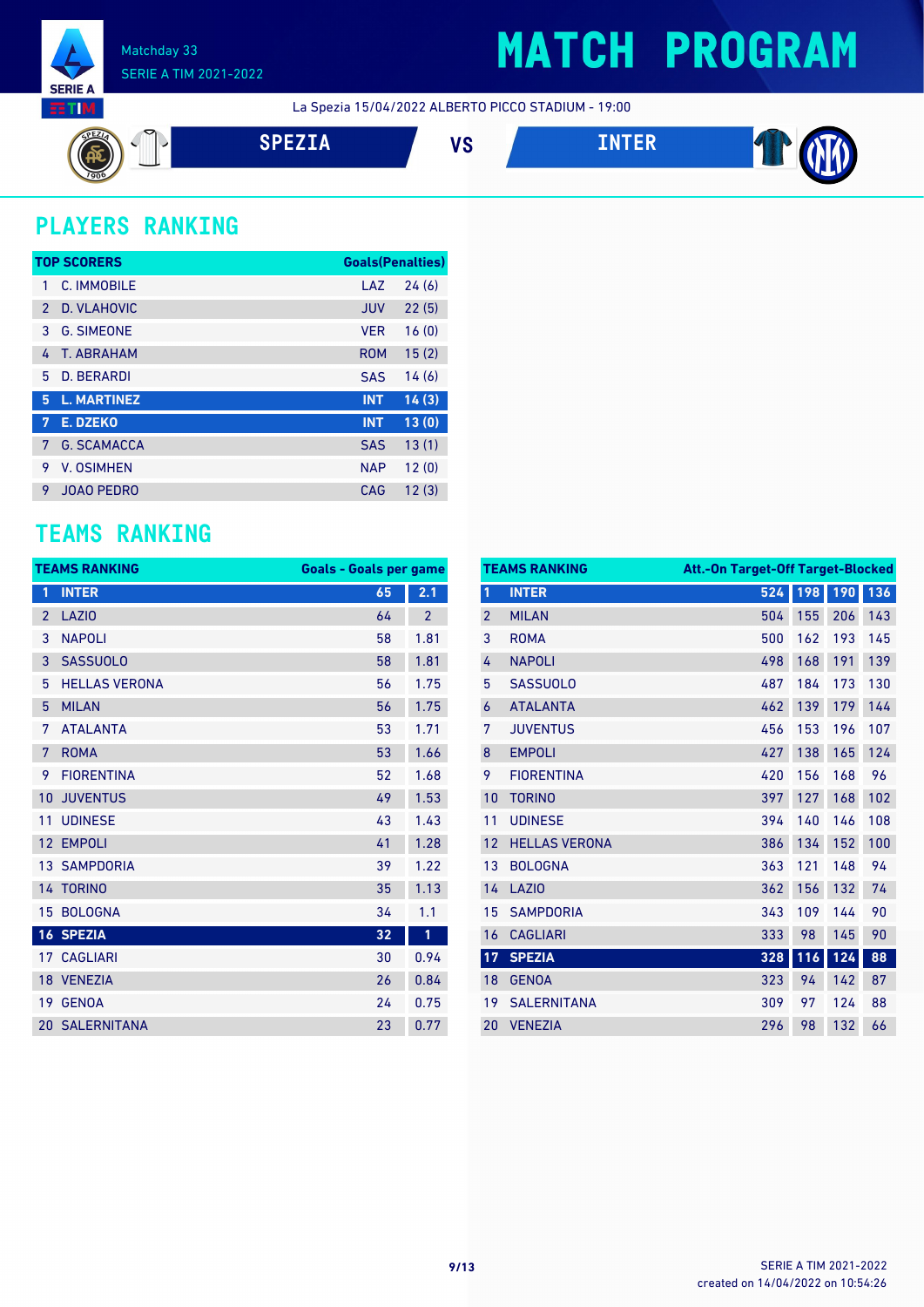

# **MATCH PROGRAM**

La Spezia 15/04/2022 ALBERTO PICCO STADIUM - 19:00







**TEAMS RANKING Passes completed - % \***



| <b>TEAMS RANKING</b>   |    | <b>Assists - Avg</b> |
|------------------------|----|----------------------|
| 1 INTER                | 44 | 1.42                 |
| 2 LAZIO                | 42 | 1.31                 |
| <b>3 NAPOLI</b>        | 38 | 1.19                 |
| <b>4 ATALANTA</b>      | 36 | 1.16                 |
| <b>4 HELLAS VERONA</b> | 36 | 1.13                 |
| <b>6 JUVENTUS</b>      | 31 | 0.97                 |
| <b>6 SASSUOLO</b>      | 31 | 0.97                 |
| <b>8 FIORENTINA</b>    | 29 | 0.94                 |
| 8 ROMA                 | 29 | 0.91                 |
| <b>10 BOLOGNA</b>      | 28 | 0.90                 |
| <b>10 MILAN</b>        | 28 | 0.88                 |
| <b>12 SAMPDORIA</b>    | 25 | 0.78                 |
| <b>12 UDINESE</b>      | 25 | 0.83                 |
| <b>14 TORINO</b>       | 22 | 0.71                 |
| <b>15 CAGLIARI</b>     | 21 | 0.66                 |
| <b>16 EMPOLI</b>       | 20 | 0.63                 |
| <b>17 VENEZIA</b>      | 19 | 0.61                 |
| <b>18 SPEZIA</b>       | 18 | 0.56                 |
| 19 GENOA               | 17 | 0.53                 |
| <b>20 SALERNITANA</b>  | 13 | 0.43                 |

| <b>TEAMS RANKING</b><br><b>Key Passes*</b> |                         |       |
|--------------------------------------------|-------------------------|-------|
| 1                                          | <b>INTER</b>            | 11.13 |
| $\overline{2}$                             | <b>NAPOLI</b>           | 10.72 |
| 3                                          | <b>ATALANTA</b>         | 10.55 |
| 4                                          | <b>MILAN</b>            | 10.44 |
| 5                                          | <b>ROMA</b>             | 10.31 |
| 6                                          | <b>SASSUOLO</b>         | 10.03 |
| 7                                          | <b>JUVENTUS</b>         | 9.44  |
| 8                                          | <b>FIORENTINA</b>       | 9.29  |
| 9                                          | <b>TORINO</b>           | 9.13  |
| 10                                         | <b>UDINESE</b>          | 8.6   |
| 11                                         | <b>EMPOLI</b>           | 8.44  |
|                                            | 12 BOLOGNA              | 8.35  |
|                                            | <b>13 HELLAS VERONA</b> | 7.44  |
|                                            | <b>14 SAMPDORIA</b>     | 7.28  |
|                                            | 15 LAZIO                | 7.16  |
|                                            | <b>16 CAGLIARI</b>      | 6.97  |
|                                            | <b>17 SALERNITANA</b>   | 6.93  |
|                                            | <b>18 SPEZIA</b>        | 6.91  |
|                                            | 19 GENOA                | 6.44  |
|                                            | 20 VENEZIA              | 6.13  |

\* Valori medi per partita.

| 1              | <b>LA710</b>            | 499.63 | 87 |
|----------------|-------------------------|--------|----|
| $\overline{2}$ | <b>NAPOLI</b>           | 497.25 | 87 |
| 3              | <b>INTER</b>            | 451.61 | 86 |
| 4              | <b>SASSUOLO</b>         | 424.97 | 85 |
| 5              | <b>FIORENTINA</b>       | 424.29 | 85 |
| 6              | <b>JUVENTUS</b>         | 424.03 | 85 |
| 7              | <b>ATALANTA</b>         | 418.94 | 82 |
| 8              | <b>MILAN</b>            | 399.34 | 84 |
| 9              | <b>ROMA</b>             | 374.69 | 83 |
| 10             | <b>BOLOGNA</b>          | 356.65 | 81 |
| 11             | <b>TORINO</b>           | 337.39 | 78 |
|                | <b>12 HELLAS VERONA</b> | 326.09 | 77 |
|                | 13 EMPOLI               | 314.72 | 79 |
|                | <b>14 SAMPDORIA</b>     | 312.97 | 77 |
|                | <b>15 SPEZIA</b>        | 293.34 | 77 |
|                | 16 VENEZIA              | 283.9  | 78 |
|                | <b>17 UDINESE</b>       | 283.37 | 78 |
|                | <b>18 CAGLIARI</b>      | 281.09 | 76 |
|                | 19 GENOA                | 274.41 | 74 |
|                | <b>20 SALERNITANA</b>   | 259.97 | 76 |
|                | *Average Values         |        |    |

| <b>TEAMS RANKING</b> | Recoveries*                |       |
|----------------------|----------------------------|-------|
| $\mathbf{1}$         | <b>HELLAS VERONA</b>       | 62.75 |
| $\overline{2}$       | <b>ATALANTA</b>            | 60.23 |
| 3                    | <b>GENOA</b>               | 56.88 |
| 4                    | <b>TORINO</b>              | 56.06 |
| 5                    | <b>MILAN</b>               | 54.94 |
| 6                    | <b>SAMPDORIA</b>           | 54.03 |
| 7                    | <b>JUVENTUS</b>            | 53.19 |
| 8                    | <b>INTER</b>               | 52    |
| 9                    | <b>EMPOLI</b>              | 51.97 |
| 10                   | <b>UDINESE</b>             | 51.5  |
|                      | <b>11 SPEZIA</b>           | 51.22 |
|                      | 12 ROMA                    | 51    |
|                      | 13 VENEZIA                 | 50.9  |
|                      | 14 BOLOGNA                 | 50.61 |
|                      | <b>15 NAPOLI</b>           | 50.56 |
|                      | <b>16 CAGLIARI</b>         | 50.47 |
|                      | <b>17 LAZIO</b>            | 49.97 |
|                      | 18 SASSUOLO                | 49.81 |
|                      | <b>19 FIORENTINA</b>       | 48.87 |
|                      | <b>20 SALERNITANA</b>      | 47.4  |
|                      | * Valori medi per partita. |       |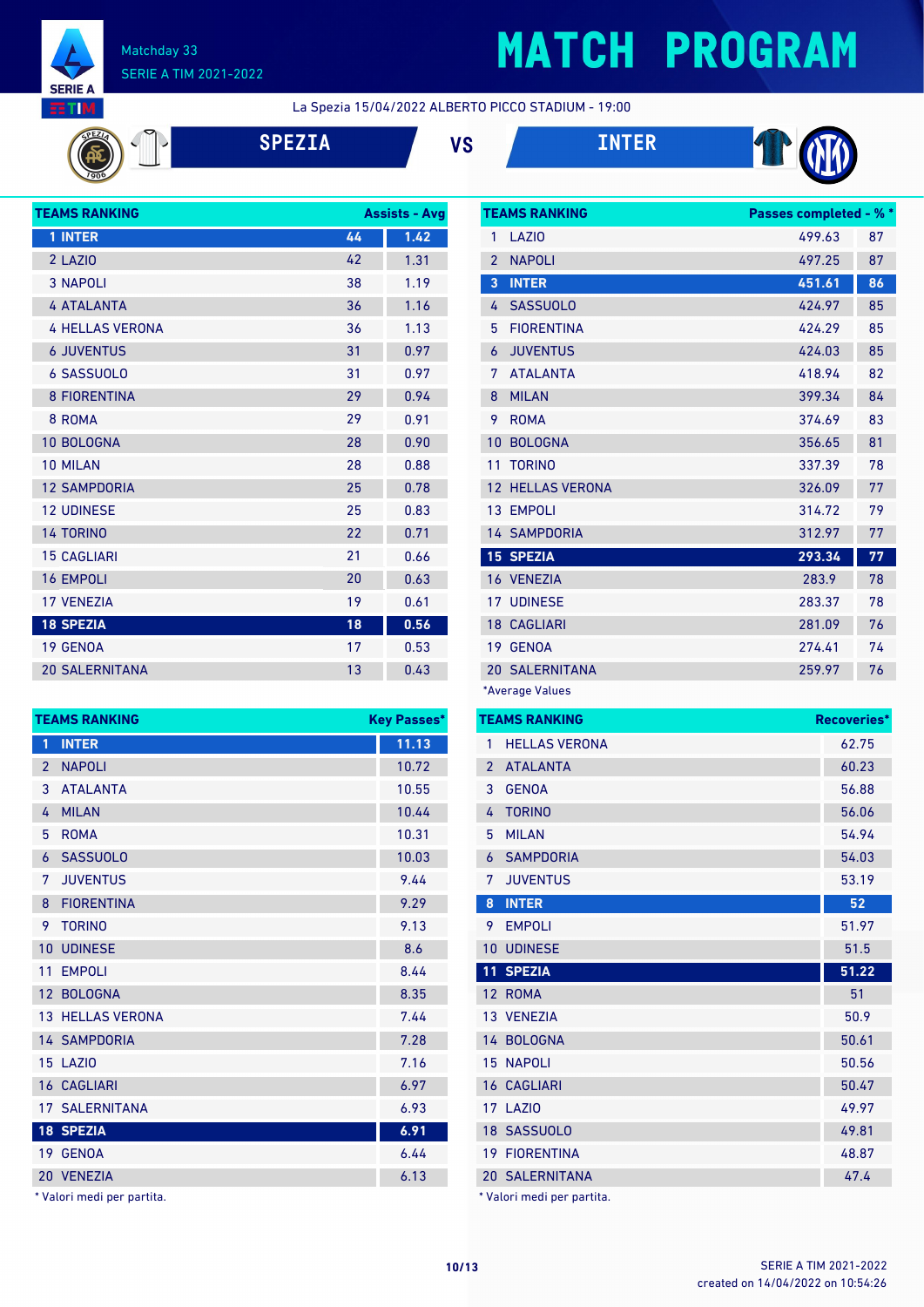

# **MATCH PROGRAM**

**TEAMS RANKING AVG (Km)** 

La Spezia 15/04/2022 ALBERTO PICCO STADIUM - 19:00

**SPEZIA VS INTER**





| <b>TEAMS RANKING</b><br><b>Tot. Saves - Average</b> |                         |     |      |
|-----------------------------------------------------|-------------------------|-----|------|
| 1                                                   | <b>EMPOLI</b>           | 127 | 3.97 |
| $\overline{2}$                                      | <b>VENEZIA</b>          | 123 | 3.97 |
| 3                                                   | <b>SALERNITANA</b>      | 119 | 3.97 |
| 4                                                   | <b>SPEZIA</b>           | 118 | 3.69 |
| 5                                                   | <b>GENOA</b>            | 109 | 3.41 |
| 6                                                   | <b>CAGLIARI</b>         | 107 | 3.34 |
| 7                                                   | <b>SAMPDORIA</b>        | 107 | 3.34 |
| 8                                                   | <b>BOLOGNA</b>          | 103 | 3.32 |
| 9                                                   | <b>SASSUOLO</b>         | 89  | 2.78 |
| 10                                                  | <b>INTER</b>            | 87  | 2.81 |
| 11                                                  | <b>ROMA</b>             | 86  | 2.69 |
| 12 <sup>2</sup>                                     | <b>MILAN</b>            | 85  | 2.66 |
|                                                     | <b>13 NAPOLI</b>        | 84  | 2.63 |
|                                                     | <b>14 HELLAS VERONA</b> | 81  | 2.53 |
|                                                     | 15 LAZIO                | 75  | 2.34 |
|                                                     | <b>16 ATALANTA</b>      | 74  | 2.39 |
|                                                     | <b>17 UDINESE</b>       | 71  | 2.37 |
| 18                                                  | <b>JUVENTUS</b>         | 69  | 2.16 |
| 19                                                  | <b>FIORENTINA</b>       | 67  | 2.16 |
|                                                     |                         |     |      |

| 1               | <b>LA710</b>          | 112.275 |
|-----------------|-----------------------|---------|
| $\overline{2}$  | <b>EMPOLI</b>         | 111.666 |
| 3               | <b>INTER</b>          | 111.53  |
| 4               | <b>ATALANTA</b>       | 110.748 |
| 5               | <b>HELLAS VERONA</b>  | 109.544 |
| 6               | <b>VENEZIA</b>        | 109.511 |
| 7               | <b>GENOA</b>          | 108.737 |
| 8               | <b>JUVENTUS</b>       | 108.332 |
| 9               | <b>ROMA</b>           | 107.801 |
| 10              | <b>CAGLIARI</b>       | 107.405 |
|                 |                       |         |
| 11              | <b>SPEZIA</b>         | 106.886 |
| 12 <sup>2</sup> | <b>MILAN</b>          | 106.653 |
|                 | <b>13 SALERNITANA</b> | 106.399 |
|                 | 14 TORINO             | 106.391 |
| 15              | <b>NAPOLI</b>         | 106.248 |
| 16              | <b>SAMPDORIA</b>      | 106.005 |
| 17 <sup>1</sup> | <b>SASSUOLO</b>       | 105.55  |
| 18              | <b>BOLOGNA</b>        | 105.509 |
| 19              | <b>FIORENTINA</b>     | 105.413 |

|                 | <b>TEAMS RANKING</b>  | <b>Tot. Final Third Passes - Avg.</b> |        |
|-----------------|-----------------------|---------------------------------------|--------|
| 1               | <b>ATALANTA</b>       | 3749                                  | 120.94 |
| $\overline{2}$  | <b>NAPOLI</b>         | 3703                                  | 115.72 |
| 3               | <b>INTER</b>          | 3160                                  | 101.94 |
| 4               | LAZIO                 | 3154                                  | 98.56  |
| 5               | <b>MILAN</b>          | 3055                                  | 95.47  |
| 6               | <b>JUVENTUS</b>       | 2903                                  | 90.72  |
| 7               | <b>TORINO</b>         | 2882                                  | 92.97  |
| 8               | <b>HELLAS VERONA</b>  | 2831                                  | 88.47  |
| 9               | <b>FIORENTINA</b>     | 2751                                  | 88.74  |
| 10              | <b>SASSUOLO</b>       | 2750                                  | 85.94  |
| 11              | <b>EMPOLI</b>         | 2559                                  | 79.97  |
| 12 <sup>2</sup> | <b>ROMA</b>           | 2496                                  | 78     |
|                 | 13 BOLOGNA            | 2469                                  | 79.65  |
|                 | <b>14 SAMPDORIA</b>   | 2137                                  | 66.78  |
|                 | <b>15 UDINESE</b>     | 2005                                  | 66.83  |
|                 | <b>16 SPEZIA</b>      | 1992                                  | 62.25  |
|                 | <b>17 CAGLIARI</b>    | 1873                                  | 58.53  |
|                 | <b>18 SALERNITANA</b> | 1818                                  | 60.6   |
| 19              | <b>GENOA</b>          | 1792                                  | 56     |
|                 | 20 VENEZIA            | 1647                                  | 53.13  |

|                | <b>TEAMS RANKING</b>  | <b>Tot. Dribbling - Average</b> |       |
|----------------|-----------------------|---------------------------------|-------|
| 1              | <b>MILAN</b>          | 378                             | 11.81 |
| $\overline{2}$ | <b>SASSUOLO</b>       | 345                             | 10.78 |
| 3              | <b>JUVENTUS</b>       | 309                             | 9.66  |
| 4              | <b>ATALANTA</b>       | 299                             | 9.65  |
| 4              | <b>NAPOLI</b>         | 299                             | 9.34  |
| 6              | <b>UDINESE</b>        | 290                             | 9.67  |
| 7              | LAZI <sub>0</sub>     | 287                             | 8.97  |
| 8              | <b>HELLAS VERONA</b>  | 280                             | 8.75  |
| 9              | <b>ROMA</b>           | 279                             | 8.72  |
| 10             | <b>BOLOGNA</b>        | 271                             | 8.74  |
| 11             | <b>GENOA</b>          | 266                             | 8.31  |
| 12             | <b>EMPOLI</b>         | 260                             | 8.13  |
|                | 13 SPEZIA             | 254                             | 7.94  |
|                | 14 VENEZIA            | 251                             | 8.1   |
|                | <b>15 TORINO</b>      | 242                             | 7.81  |
| 16             | <b>FIORENTINA</b>     | 240                             | 7.74  |
|                | <b>17 SALERNITANA</b> | 217                             | 7.23  |
|                | <b>18 CAGLIARI</b>    | 208                             | 6.5   |
| 19             | <b>INTER</b>          | 200                             | 6.45  |
|                | <b>20 SAMPDORIA</b>   | 190                             | 5.94  |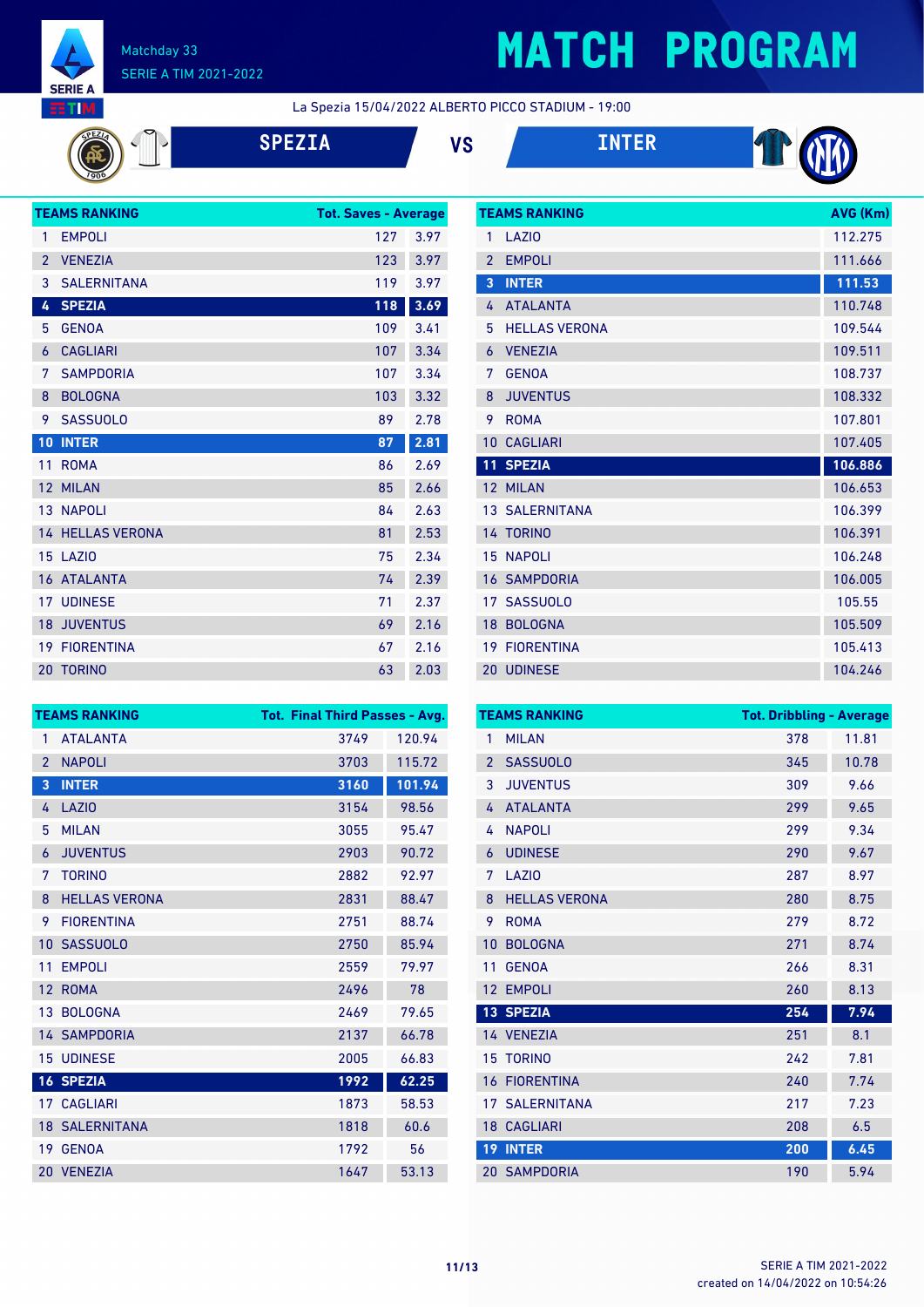

# **MATCH PROGRAM**

La Spezia 15/04/2022 ALBERTO PICCO STADIUM - 19:00

$$
\mathbb{P}^{\mathbb{Z}}
$$

**SPEZIA VS INTER**





| <b>RANKING SQUADRE</b><br><b>Penalties - Against</b> |                       |                |                |
|------------------------------------------------------|-----------------------|----------------|----------------|
| 1                                                    | <b>NAPOLI</b>         | 11             | 1              |
| $\overline{2}$                                       | <b>INTER</b>          | 10             | 4              |
| 3                                                    | <b>FIORENTINA</b>     | 9              | 5              |
| 4                                                    | <b>HELLAS VERONA</b>  | 8              | 3              |
| 5                                                    | <b>MILAN</b>          | 8              | 5              |
| 6                                                    | <b>LAZIO</b>          | 8              | 6              |
| 7                                                    | <b>ROMA</b>           | 7              | 4              |
| 8                                                    | <b>SASSUOLO</b>       | 7              | 8              |
| 9                                                    | <b>JUVENTUS</b>       | 6              | 5              |
| 10                                                   | <b>EMPOLI</b>         | 6              | 7              |
| 11                                                   | <b>GENOA</b>          | 5              | 4              |
|                                                      | 12 ATALANTA           | 4              | 4              |
|                                                      | 13 BOLOGNA            | 4              | 7              |
|                                                      | 14 CAGLIARI           | 4              | 9              |
|                                                      | <b>15 SAMPDORIA</b>   | 3              | $\overline{2}$ |
|                                                      | 16 UDINESE            | 3              | 4              |
|                                                      | 17 SPEZIA             | 3              | 11             |
|                                                      | 17 VENEZIA            | 3              | 11             |
|                                                      | <b>19 SALERNITANA</b> | $\overline{2}$ | 7              |
| 20                                                   | <b>TORINO</b>         | 1              | 5              |
|                                                      |                       |                |                |

| <b>RANKING SQUADRE</b> |                       |                  | <b>Bench goals - Avg</b> |  |
|------------------------|-----------------------|------------------|--------------------------|--|
| 1                      | <b>ATALANTA</b>       | 11               | 1.00                     |  |
| $\overline{2}$         | <b>INTER</b>          | 10               | 1.25                     |  |
| 3                      | <b>NAPOLI</b>         | 9                | 1.00                     |  |
| 3                      | <b>ROMA</b>           | 9                | 1.12                     |  |
| 3                      | <b>UDINESE</b>        | 9                | 1.00                     |  |
| 6                      | <b>SASSUOLO</b>       | 8                | 1.33                     |  |
| 7                      | <b>EMPOLI</b>         | 6                | 1.00                     |  |
| 7                      | <b>FIORENTINA</b>     | $\overline{6}$   | 1.00                     |  |
| 7                      | <b>GENOA</b>          | 6                | 1.20                     |  |
| 7                      | <b>SPEZIA</b>         | $\boldsymbol{6}$ | 1.00                     |  |
| 7                      | <b>TORINO</b>         | 6                | 1.00                     |  |
| 12                     | <b>JUVENTUS</b>       | 5                | 1.00                     |  |
| 12                     | <b>MILAN</b>          | 5                | 1.00                     |  |
| 14                     | <b>BOLOGNA</b>        | 4                | 1.00                     |  |
|                        | <b>14 LAZIO</b>       | 4                | 1.00                     |  |
| 14                     | <b>VENEZIA</b>        | 4                | 1.00                     |  |
| 17 <sup>1</sup>        | <b>CAGLIARI</b>       | 3                | 1.00                     |  |
| 17                     | <b>HELLAS VERONA</b>  | 3                | 1.00                     |  |
|                        | <b>17 SALERNITANA</b> | 3                | 1.00                     |  |
|                        | <b>17 SAMPDORIA</b>   | 3                | 1.00                     |  |